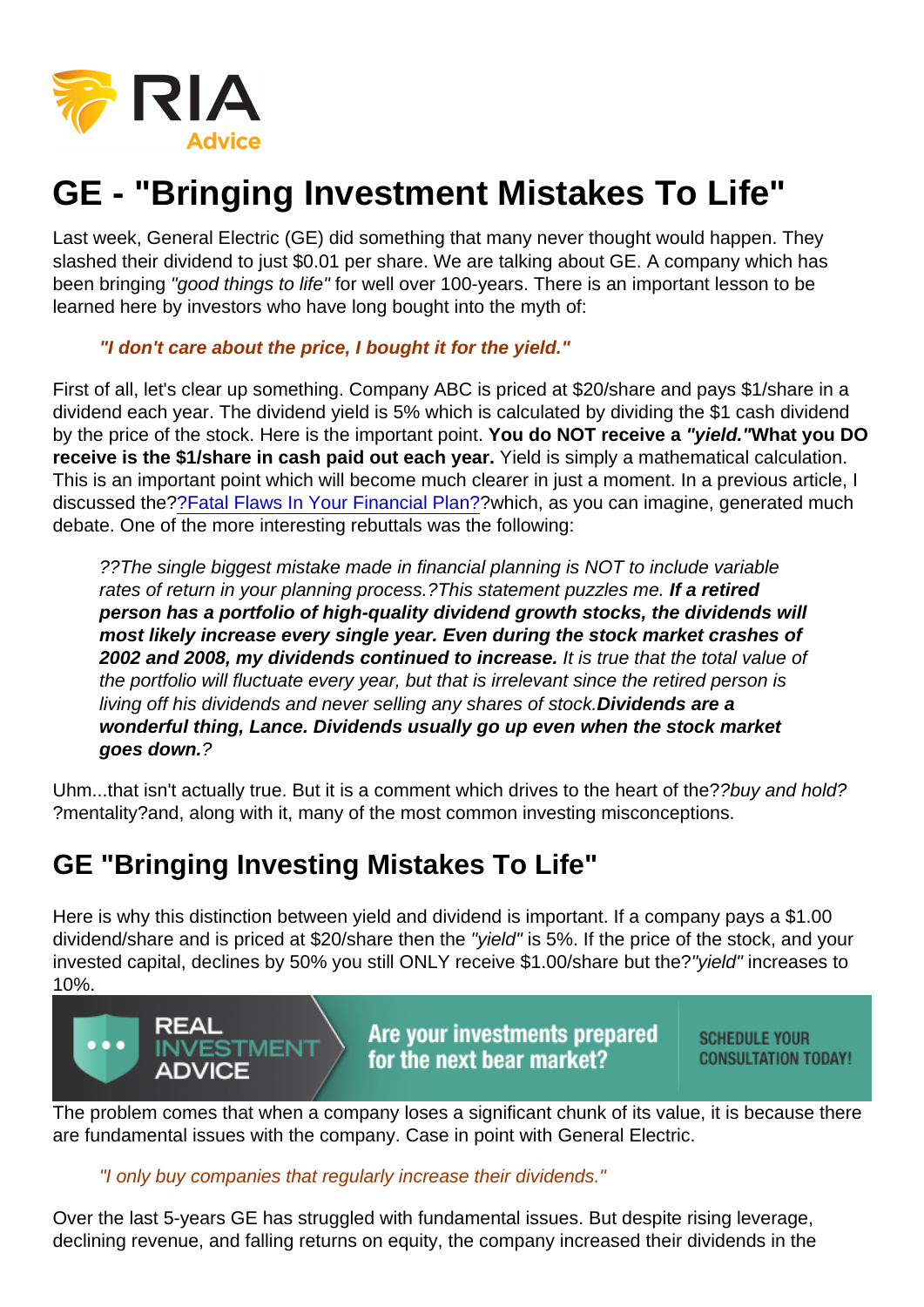previous 4-years. For those that had "bought it for the dividend,"?and didn't pay attention to the fundamental warnings,?they have now not only lost 55% of their invested capital but have also watched the dividend all but disappear.

"But GE is just an anomaly. That isn't the case for most companies."

While I agree that "most" companies won't cut their dividends, there will be many that will.?GE is likely going to be an early indication of what will eventually be a more widespread issue in the near future. Let me explain. Eddy Elfenbein recently wrote about the?? Bull Market In Dividends.??

?Over the last eight years, dividends are up 234%, which is pretty close to what the S&P 500 price index has done.? Considering how simple it is, the S&P 500 has tracked a 2% dividend yield fairly closely for the last several years.?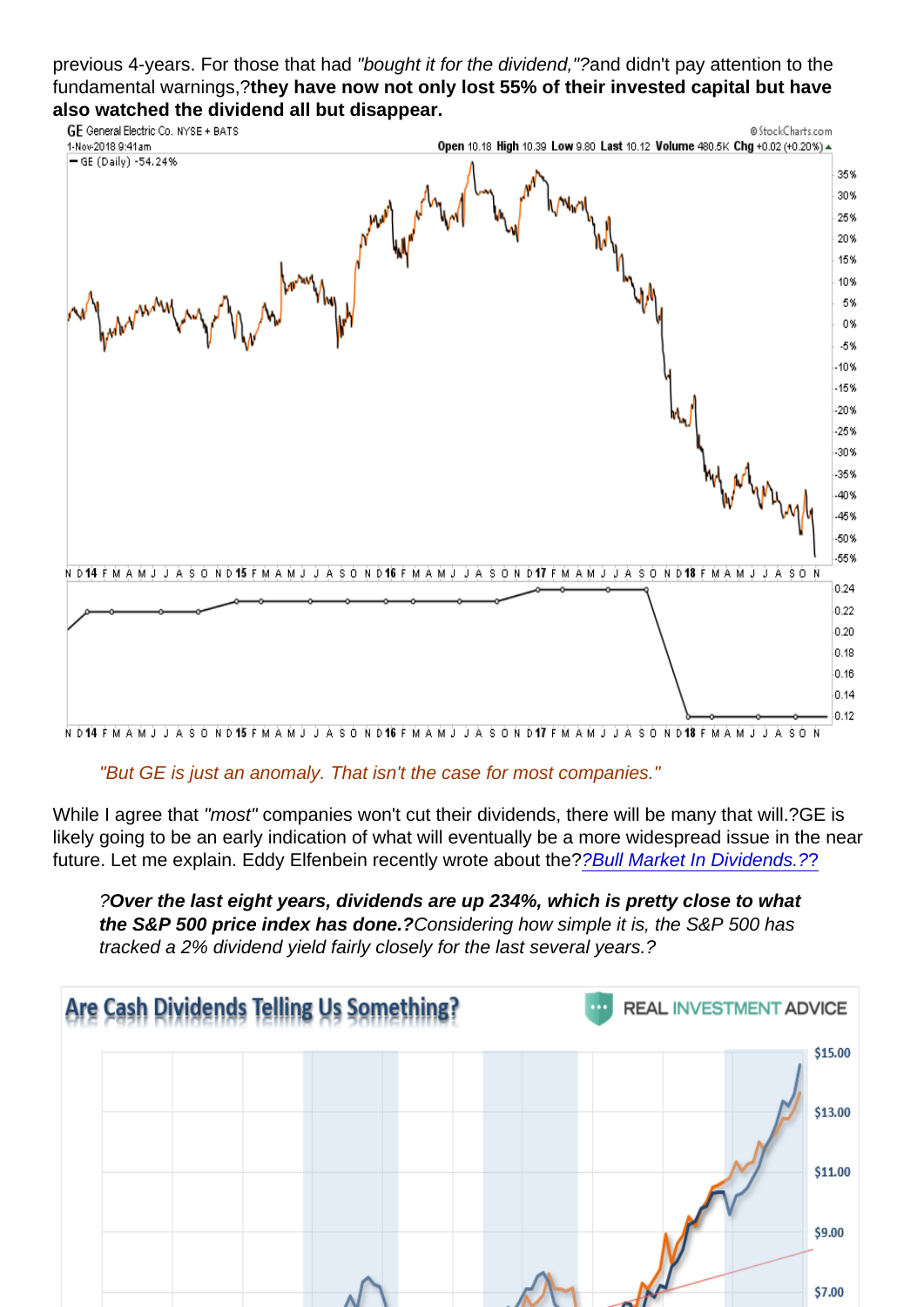It is an interesting point particularly when you consider that there are a lot of dividends which have been? ?financed? with ?cheap debt.? ? There is also the issue of record debt issuance by companies with marginal balance sheets at best or are walking??zombies??at worst. As noted by[?John Coumarionos:](https://realinvestmentadvice.com/bubbles-and-zombies/)

?Low interest rates have allowed companies that would have otherwise gone out of business to stay alive, and this has caused a tepid recovery. Chancellor notes the cumulative default rate on junk bonds during the entire recession was 17%, or ?around half the level of the two previous downturns.? And while central bankers might view this as a victory, he views it as the cause of economic weakness.The lessons for investors are to remain vigilant about stock valuations and higher yielding bonds. At some point, the zombies will not be able to sustain themselves any longer.?

To John's point, corporate leverage is at the highest level on record. This comes at a time where there has been a sharp change in the underlying interest rate environment. Historically, this has not worked out well for investors.

The issue of leverage was the focal point during the?2008 financial crisis. During that crisis,?more than 140 companies decreased or eliminated their dividends to shareholders. <sup>?</sup>Yes, many of those companies were major banks, however, leading up to the financial crisis there were many individuals holding large allocations to banks for the income stream their dividends generated. In hindsight, that was not such a good idea. But it wasn?t just 2008. It also occurred dot.com bust in 2000.?In both periods, while investors lost roughly 50% of their capital, dividends were also cut on average of 12%.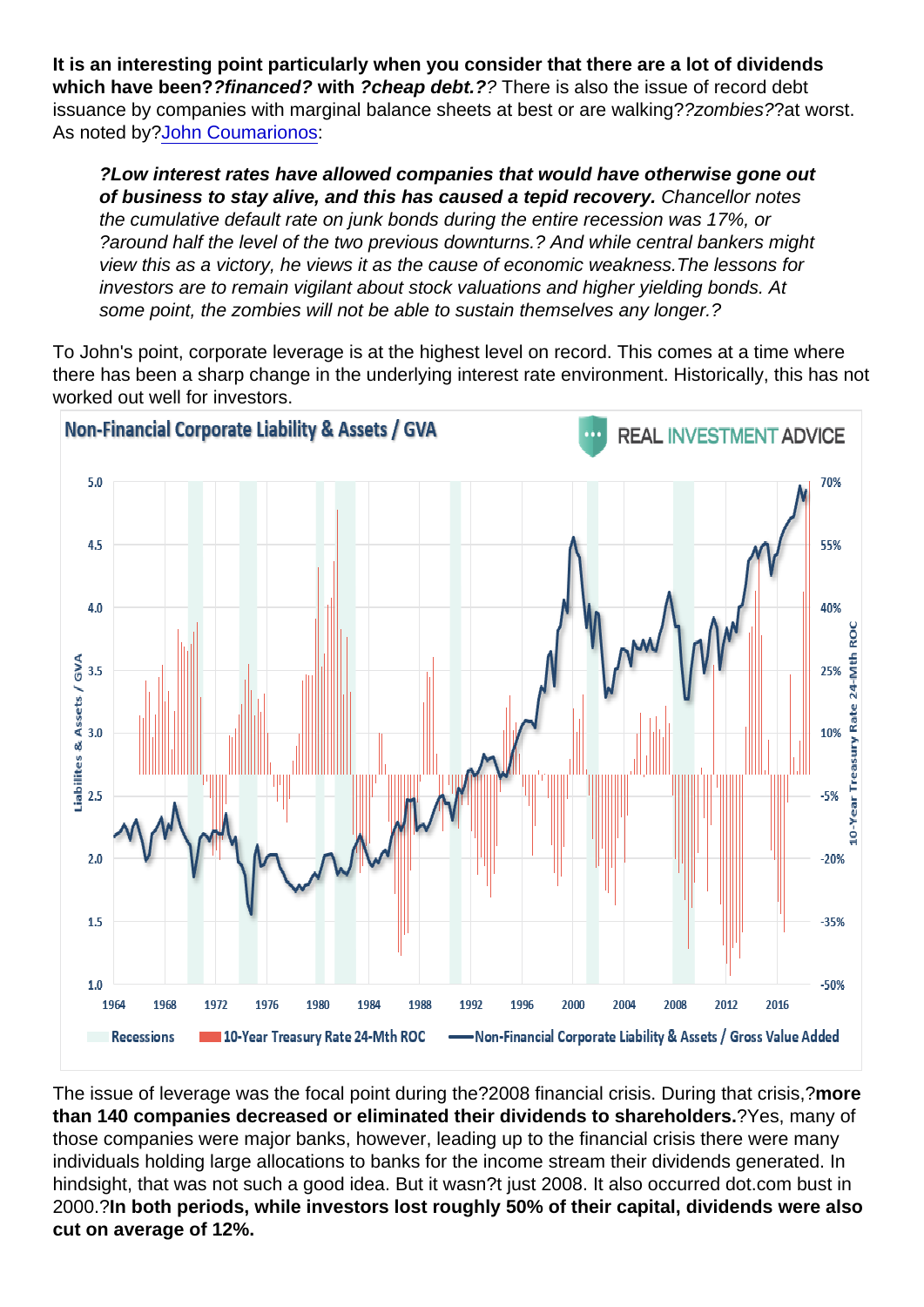Since 2009, due to the Federal Reserve?s suppression of interest rates, investors have piled into dividend yielding equities, regardless of fundamentals, due to the belief??there is no alternative.? ?The resulting? ?dividend chase? ?has pushed the valuations of dividend yielding companies to excessive levels disregarding underlying fundamental weakness.? There is a high correlation between declines in asset prices and the actual dividends being paid out throughout history.? The chart below shows the history of inflation-adjusted dividends and the S&P 500 going back to 1900.?(Data courtesy of Dr. Robert Shiller.)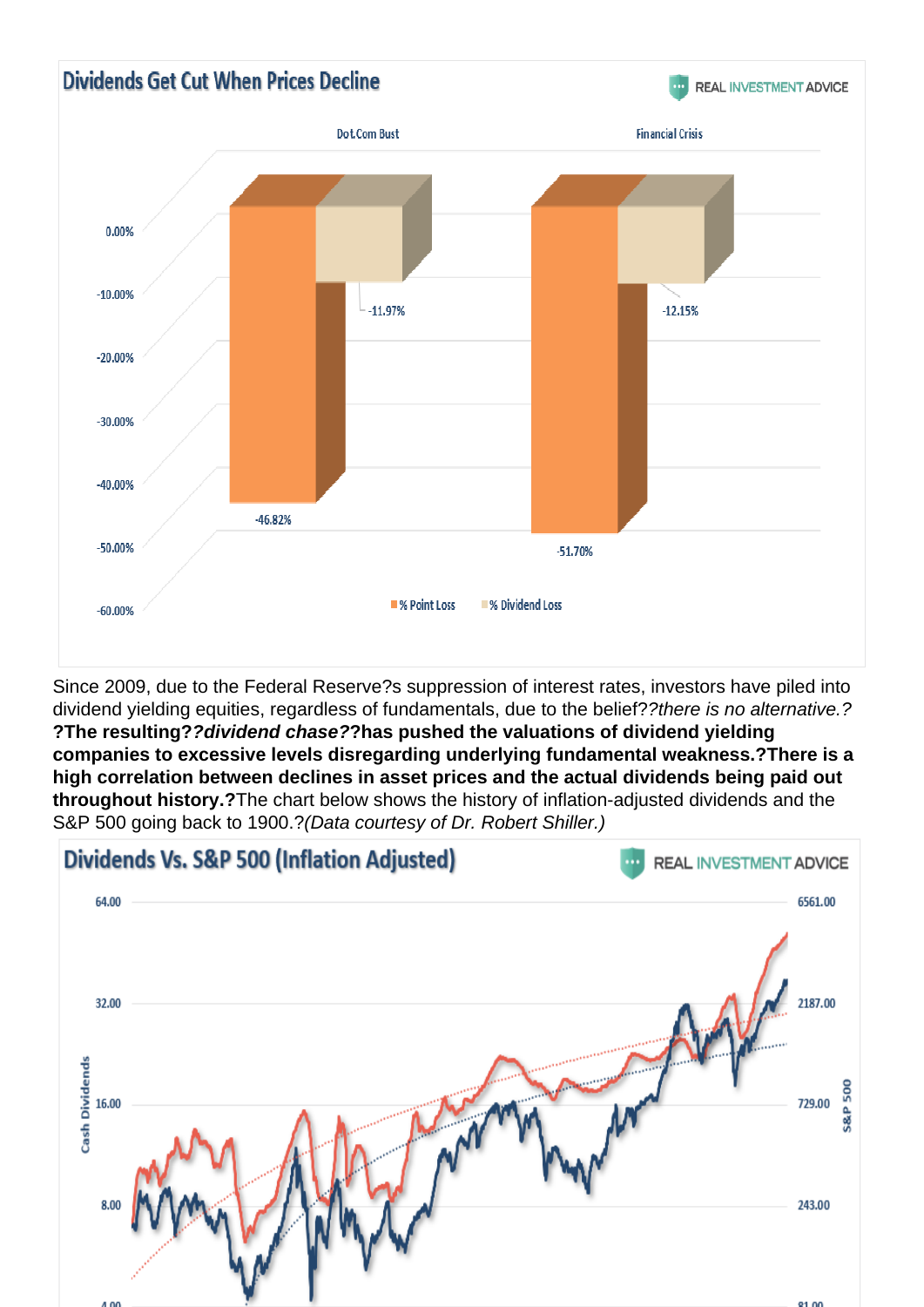The first thing to note is the extreme deviation of real annual dividends above their long-term linear growth trend.? Such extensions have ALWAYS mean reverted throughout history.?(In other words, the best time to BUY dividend yielding companies is when the dividend has deviated well below the long-term growth trend.) Here is another way to look at the same data. The chart below shows the percentage deviation above and below the 5-year average annual cash dividend. There are two things you should take note of.

- 1. When deviations have exceeded a 20% deviation it has denoted very overvalued markets.
- 2. Reversions below the 5-year average have been coincident with secular bear markets.?

Notice that the current deviation from the 5-year average has already started to decline which is coincident with the Federal Reserve rate hike campaign.?Given that much of the dividend issuance was done through cheap debt over the last decade, it is not surprising that with rising rates, the rate of dividend issuance has begun to slow which is likely indicative of a?more troubling trend for investors.? While I completely agree that investors should own companies that pay dividends?(as it is a significant portion of long-term total returns),?it is also crucial to understand that companies can, and will, cut dividends during periods of financial stress. **2** ?During the next major market reversion, we will see much of the same happen again. The table below shows 60-companies that are at risk during the next downturn (I reduced the list from more than 150 companies for the purposes of this article.)? The screen looked for companies with a payout ratio above 80% and an increasing change in the payout ratio over the last 3-quarters. The list below does not contain REIT's and MLP's as their dividend payout policies are largely mandated by securities law and therefore hard to compare to other corporations.